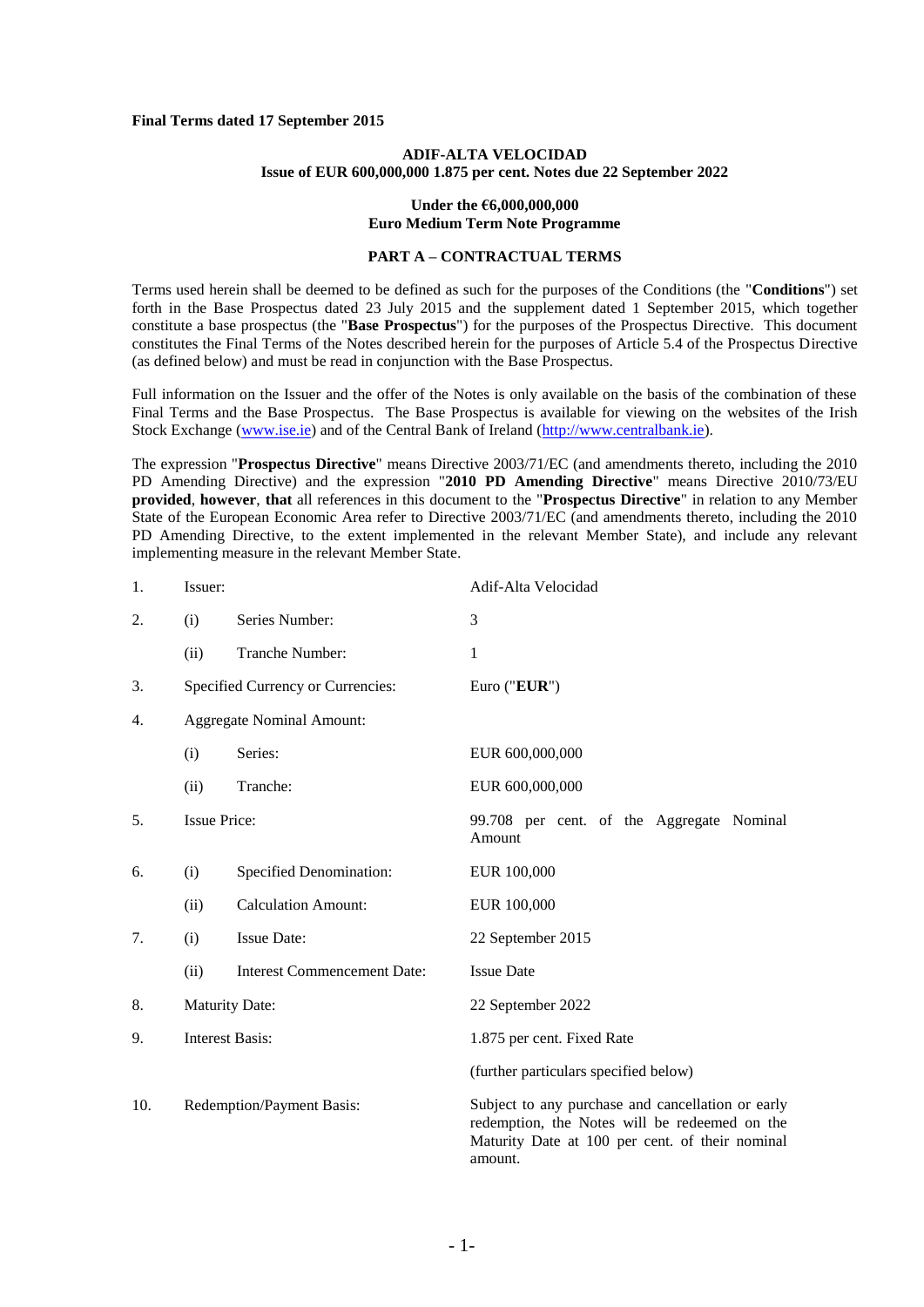| 11. | Change of Interest or<br>Redemption/Payment Basis: |                                                                     | Not Applicable    |
|-----|----------------------------------------------------|---------------------------------------------------------------------|-------------------|
| 12. | Put/Call Options:                                  |                                                                     | Not Applicable    |
| 13. | (i)                                                | Status of the Notes:                                                | Senior, unsecured |
|     | (ii)                                               | Date Board approval for issuance 26 June 2015<br>of Notes obtained: |                   |

## **PROVISIONS RELATING TO INTEREST PAYABLE**

| 14. | <b>Fixed Rate Note Provisions</b>                                                               |                     | Applicable                                                                   |  |
|-----|-------------------------------------------------------------------------------------------------|---------------------|------------------------------------------------------------------------------|--|
|     | (i)                                                                                             | Rate of Interest:   | 1.875 per cent. per annum payable in arrear on<br>each Interest Payment Date |  |
|     | Interest Payment Date(s):<br>(ii)<br>Fixed Coupon Amount:<br>(iii)<br>Broken Amount(s):<br>(iv) |                     | 22 September in each year                                                    |  |
|     |                                                                                                 |                     | EUR 1,875 per Calculation Amount                                             |  |
|     |                                                                                                 |                     | Not Applicable                                                               |  |
|     | (v)                                                                                             | Day Count Fraction: | Actual/Actual (ICMA)                                                         |  |
| 15. | <b>Floating Rate Note Provisions</b>                                                            |                     | Not Applicable                                                               |  |

# **PROVISIONS RELATING TO REDEMPTION**

| 16. | Call Option                                                                                         | Not Applicable                     |
|-----|-----------------------------------------------------------------------------------------------------|------------------------------------|
| 17. | Put Option                                                                                          | Not Applicable                     |
| 18. | Final Redemption Amount of each Note:                                                               | EUR 100,000 per Calculation Amount |
| 19. | Early Redemption Amount (Tax)                                                                       |                                    |
|     | Early Redemption Amount(s) per<br>Calculation Amount payable on<br>redemption for taxation reasons: | EUR 100,000 per Calculation Amount |
| 20. | Early Termination Amount:                                                                           | Not Applicable                     |

# **GENERAL PROVISIONS APPLICABLE TO THE NOTES**

| 21. | Form of Notes:                                                                                                          | <b>Bearer Notes:</b>                                                                                                                     |  |
|-----|-------------------------------------------------------------------------------------------------------------------------|------------------------------------------------------------------------------------------------------------------------------------------|--|
|     |                                                                                                                         | Global Note exchangeable<br>Permanent<br>for<br>Definitive Notes in the limited circumstances<br>specified in the Permanent Global Note. |  |
| 22. | New Global Note:                                                                                                        | No.                                                                                                                                      |  |
| 23. | Additional Financial Centre(s):                                                                                         | Not Applicable                                                                                                                           |  |
| 24. | Talons for future Coupons or Receipts to<br>be attached to Definitive Notes (and dates<br>on which such Talons mature): | - No                                                                                                                                     |  |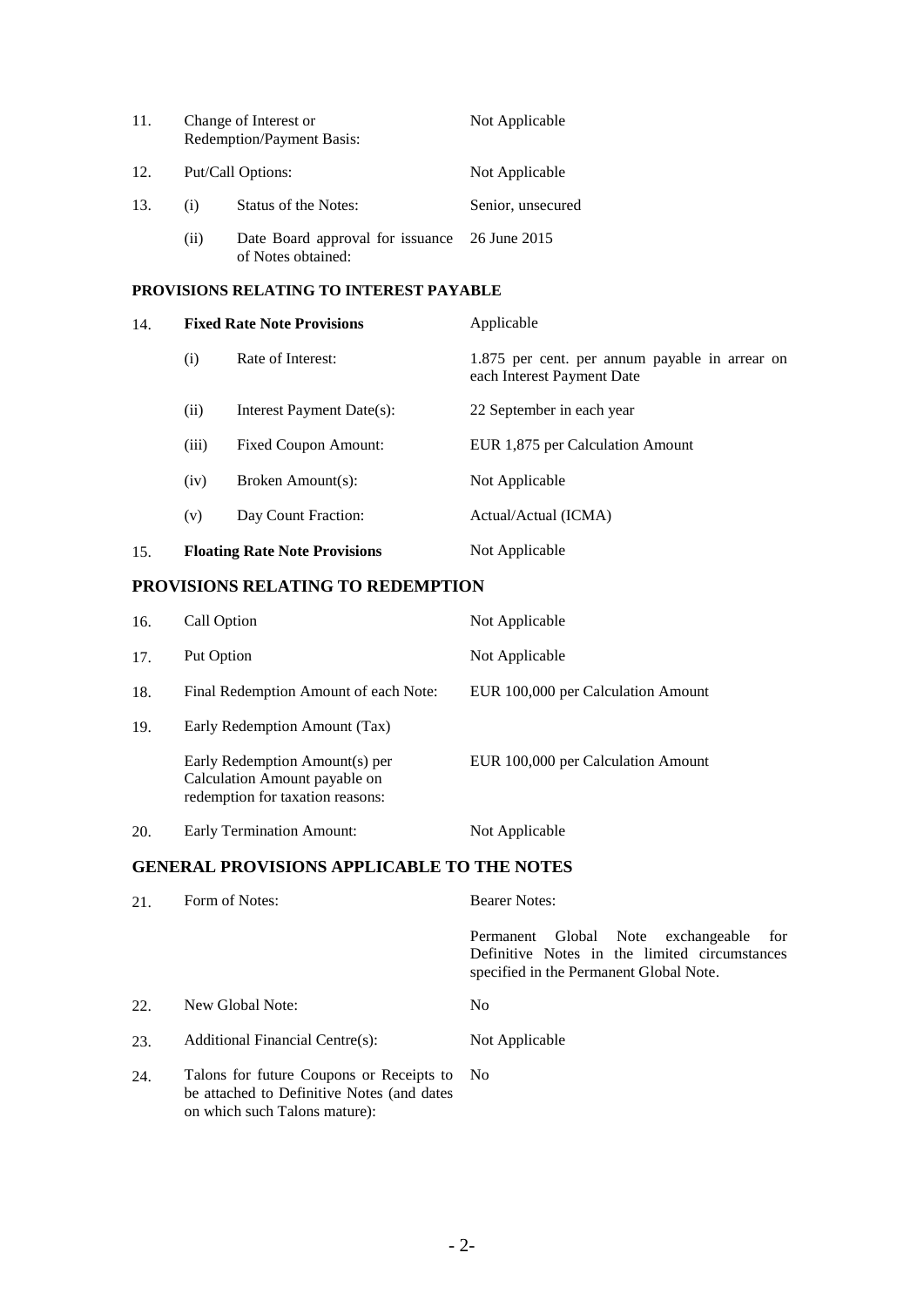|     | Signed on behalf of ADIF-Alta Velocidad: |                        |
|-----|------------------------------------------|------------------------|
| Bv: | Miguel Miaja Fol                         | Manuel Martinez Cepeda |
|     | Attorney                                 | Attorney               |

 $\label{eq:3.1} \begin{array}{c} \mathcal{L}_{\text{max}} \\ \mathcal{L}_{\text{max}} \end{array}$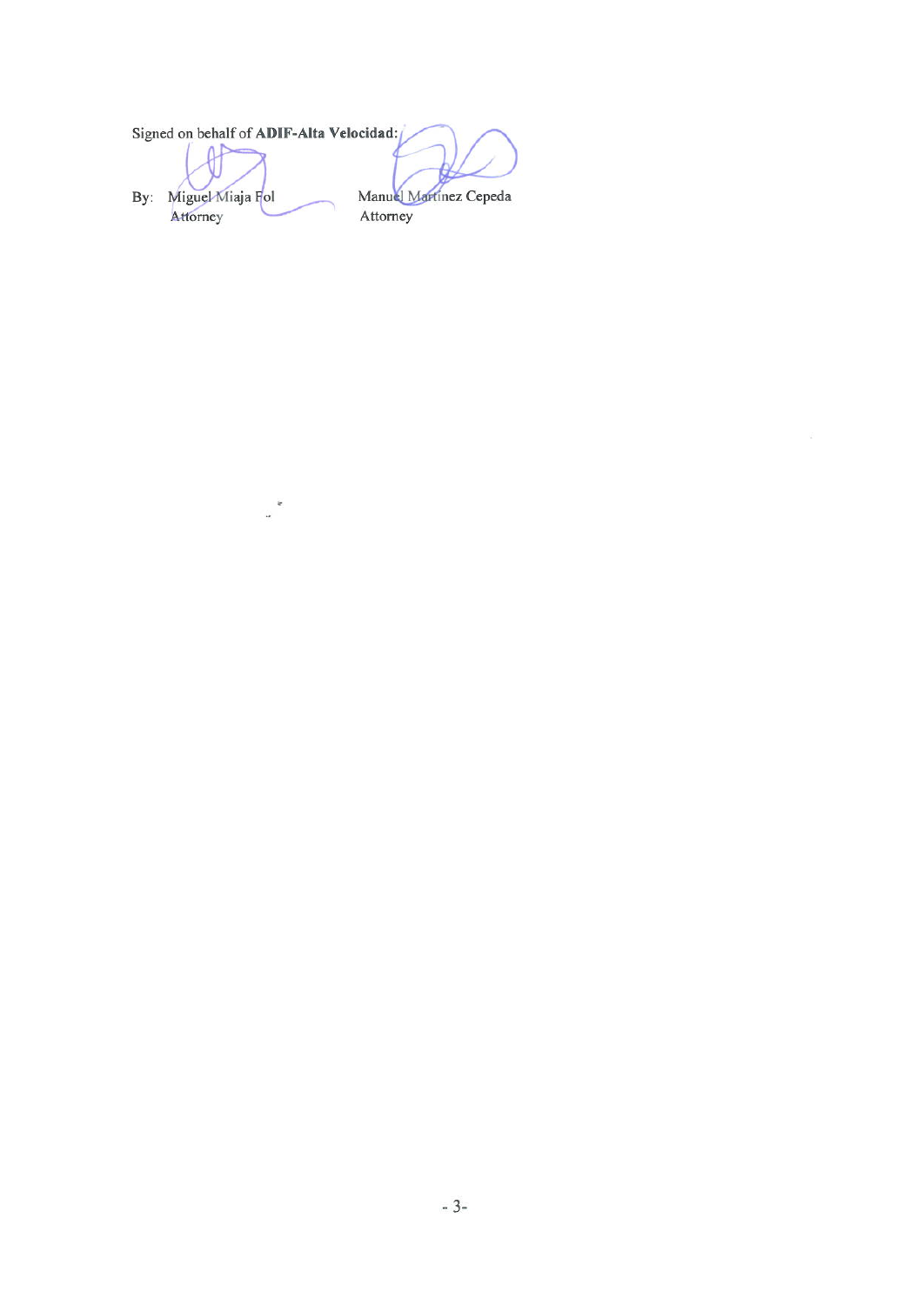#### **PART B – OTHER INFORMATION**

#### 1. **LISTING AND ADMISSION TO TRADING**

| (i)            | Admission to Trading:                                          | Application is expected to be made by the Issuer<br>(or on its behalf) for the Notes to be admitted to<br>trading on the AIAF Fixed Income Securities<br>Market in Spain within 30 days of the Issue Date.              |
|----------------|----------------------------------------------------------------|-------------------------------------------------------------------------------------------------------------------------------------------------------------------------------------------------------------------------|
| (ii)           | Estimate of total expenses related<br>to admission to trading: | EUR 30,000                                                                                                                                                                                                              |
| <b>RATINGS</b> |                                                                | The Notes to be issued are expected to be rated:                                                                                                                                                                        |
| Ratings:       |                                                                | Moody's: Baa3 (Positive Outlook)                                                                                                                                                                                        |
|                |                                                                | Fitch: BBB+ (Stable Outlook)                                                                                                                                                                                            |
|                |                                                                | Fitch Ratings España, S.A. ("Fitch") and Moody's<br>Investors Service España, S.A. ("Moody's") are<br>established in the EEA and registered under<br>Regulation (EU) No 1060/2009, as amended (the<br>"CRA Regulation") |
|                |                                                                |                                                                                                                                                                                                                         |

### 3. **INTERESTS OF NATURAL AND LEGAL PERSONS INVOLVED IN THE ISSUE/OFFER**

Save for any fees payable to the Managers, so far as the Issuer is aware, no person involved in the offer of the Notes has an interest material to such offer. The Managers and their affiliates have engaged, and may in the future engage, in investment banking and/or commercial banking transactions with, and may perform other services for, the Issuer and its affiliates in the ordinary course of business.

# 4. **OPERATIONAL INFORMATION**

|    | <b>ISIN Code:</b><br>Common Code:<br>Delivery:<br>Names and addresses of additional Paying<br>$Agent(s)$ (if any):<br>Intended to be held in a manner which<br>would allow Eurosystem eligibility: |     |                    | ES0200002014<br>129658126                                                                                                                   |  |
|----|----------------------------------------------------------------------------------------------------------------------------------------------------------------------------------------------------|-----|--------------------|---------------------------------------------------------------------------------------------------------------------------------------------|--|
|    |                                                                                                                                                                                                    |     |                    |                                                                                                                                             |  |
|    |                                                                                                                                                                                                    |     |                    | Delivery free of payment                                                                                                                    |  |
|    |                                                                                                                                                                                                    |     |                    | BNP Paribas Securities Services, S.C.A., Sucursal<br>en España                                                                              |  |
|    |                                                                                                                                                                                                    |     |                    | N <sub>0</sub>                                                                                                                              |  |
| 5. | <b>DISTRIBUTION</b>                                                                                                                                                                                |     |                    |                                                                                                                                             |  |
|    | Method of distribution:<br>(i)<br>If syndicated:<br>(ii)                                                                                                                                           |     |                    | Syndicated                                                                                                                                  |  |
|    |                                                                                                                                                                                                    |     |                    |                                                                                                                                             |  |
|    |                                                                                                                                                                                                    | (a) | Names of Managers: | Joint Lead Managers:                                                                                                                        |  |
|    |                                                                                                                                                                                                    |     |                    | <b>Barclays Bank PLC</b><br><b>BNP</b> Paribas<br>Caixabank, S.A.<br>Credit Agricole Corporate and Investment Bank<br>Banco Santander, S.A. |  |